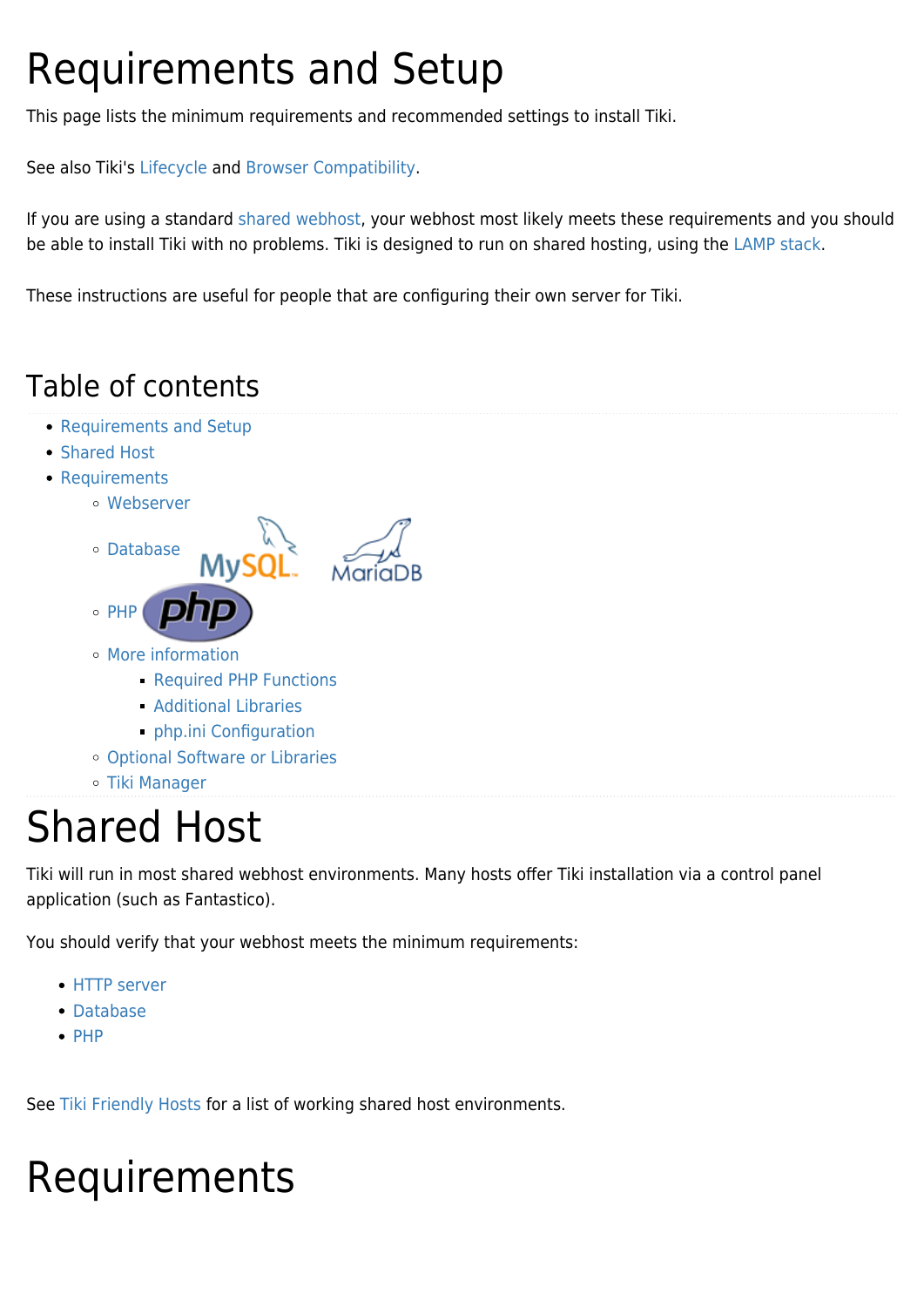### Webserver

You must have a fully operational webserver in order to install and use Tiki. Tiki should run on **any** webserver that supports PHP (such as [nginx](https://doc.tiki.org/Nginx), [Windows IIS](http://www.iis.net/) or [lighttpd\)](http://www.lighttpd.net/), but is most widely tested and used with [Apache.](http://httpd.apache.org/) You may need to make minor modifications for non-Apache webservers.

To simply installation on Windows IIs, Tiki is included in the Windows Web App Gallery and can be installed with the Microsoft Web Platform Installer. See [Microsoft Web Platform installer](https://doc.tiki.org/Microsoft-Web-Platform-Installer) for details.

Your webserver should be configured with the following **minimum** requirements:

- 512 MB RAM
- 100 MB free storage

Database

Tiki requires MariaDB or MySQL.

#### We are moving to a machine readable format: [https://gitlab.com/tikiwiki/tiki-manager/-/blob/master/config/tiki\\_requirements.yml](https://gitlab.com/tikiwiki/tiki-manager/-/blob/master/config/tiki_requirements.yml)

| <b>Tiki Version</b> | <b>MariaDB</b><br><b>Versions</b> | <b>MySQL</b><br><b>Versions</b> | <b>Notes</b>                                                                                              |
|---------------------|-----------------------------------|---------------------------------|-----------------------------------------------------------------------------------------------------------|
| Tiki22 and Tiki23   |                                   |                                 | Maximum versions too soon to know.                                                                        |
| <b>Tiki21 LTS</b>   | $5.5+$                            | $5.7 +$                         | Maximum versions too soon to know.                                                                        |
| Tiki19 or Tiki20    | $5.5 - 10.4$                      | $5.5.3 - 5.7$                   | MySQL 5.6+ or MariaDB 10.1+ are recommended.<br>First version to support utf8mb4                          |
| <b>Tiki18 LTS</b>   | $5.1 - 10.4$                      | $5.0 - 5.7$                     | MySQL 5.6+ or MariaDB 10.1+ are recommended as<br>not all features will be available at lesser versions.  |
| <b>Tiki15 LTS</b>   | $5.0 - 10.1$                      | $5.0 - 5.6$                     | In Tiki 15+ Upgrade scripts in in MariaDB 10.1 /<br>MySQL 5.6 may not work from earlier versions of Tiki. |
| Tiki12 LTS          | $5.1 - 5.5$                       | $5.0 - 5.5$                     |                                                                                                           |

The database can be installed in the same physical location of the webserver (that is, as **localhost**) or Tiki can access a remote database.

PHP

We are moving to a machine readable format: [https://gitlab.com/tikiwiki/tiki-manager/-/blob/master/config/tiki\\_requirements.yml](https://gitlab.com/tikiwiki/tiki-manager/-/blob/master/config/tiki_requirements.yml)



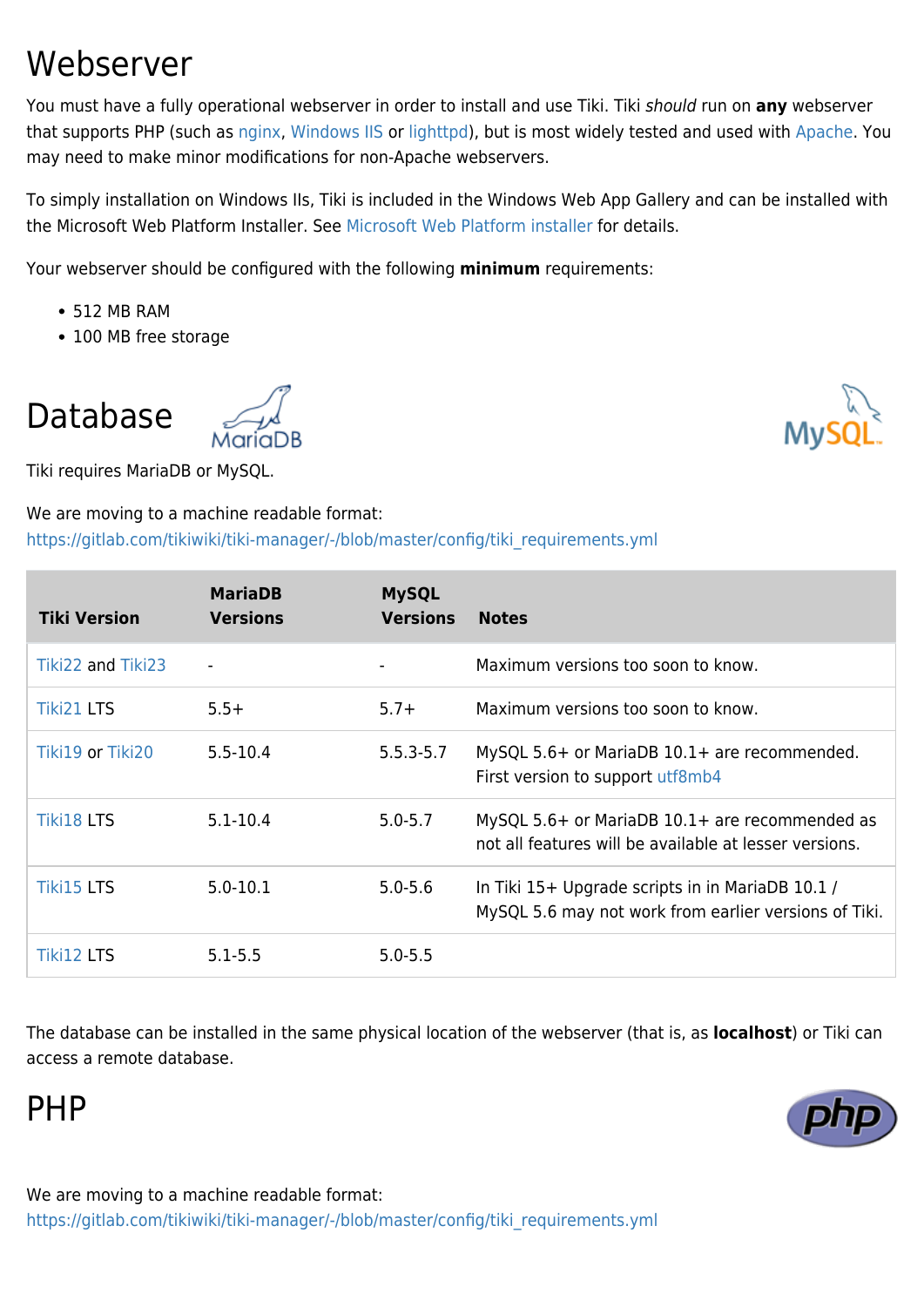| <b>Tiki Version</b>                     | <b>Minimum PHP</b><br><b>Version</b> | <b>Maximum</b><br><b>PHP</b><br><b>Version</b>                | <b>Notes</b>                                                                                       |
|-----------------------------------------|--------------------------------------|---------------------------------------------------------------|----------------------------------------------------------------------------------------------------|
| Tiki25 (not released 7.4<br>yet)        |                                      | As of<br>2022-01,<br>the plan is<br>to support<br>8.0 and 8.1 |                                                                                                    |
| Tiki22, Tiki23 and<br><b>Tiki24 LTS</b> | 7.4                                  | 7.4                                                           |                                                                                                    |
| <b>Tiki21 LTS</b>                       | 7.2                                  | 7.3                                                           | You can fairly safely use 7.4 if you disregard or<br>suppress the notices and warnings.            |
| Tiki19 or Tiki20                        | 7.1                                  | 7.2 (maybe<br>7.3 as well)                                    | There is known issue with Tiki 20.2 where PHP<br>requirement was bumped up to PHP 7.2 accidentally |
| <b>Tiki18 LTS</b>                       | 5.6                                  | 7.2                                                           |                                                                                                    |
| <b>Tiki15 LTS</b>                       | 5.5                                  | 5.6                                                           |                                                                                                    |
| <b>Tiki12 LTS</b>                       | 5.3                                  | 5.6                                                           |                                                                                                    |

#### Interesting links about PHP lifecycle

- <http://php.net/supported-versions.php>
- <https://wiki.php.net/rfc/releaseprocess>
- [http://w3techs.com/technologies/history\\_details/pl-php/5/q](http://w3techs.com/technologies/history_details/pl-php/5/q)

#### **Note on PHP Memory Limits**:

The default memory limit in a standard PHP installation is 128M, and this should be fine for the vast majority of Tiki installations. Some web hosts install PHP with a lower default. Although Tiki may appear to install successfully, you will continually face issues with pages failing to load and system errors.

To review your PHP Memory Limits, access **http://www.example.com/tiki-phpinfo.php** and review the following values:

- max execution time  $= 60$ ; Maximum execution time of each script, in seconds
- max input time  $= 60$ ; Maximum amount of time each script may spend parsing request data
- memory\_limit = 128M ; Maximum amount of memory a script may consume

For some shared webhosts, these values may not be user-configurable and you may need to request changes from your webhost, whereas in other hosts you are allowed to fine tune these settings for your needs. You can try uncommenting the corresponding lines in the .htaccess file at your tiki root folder on the server, like: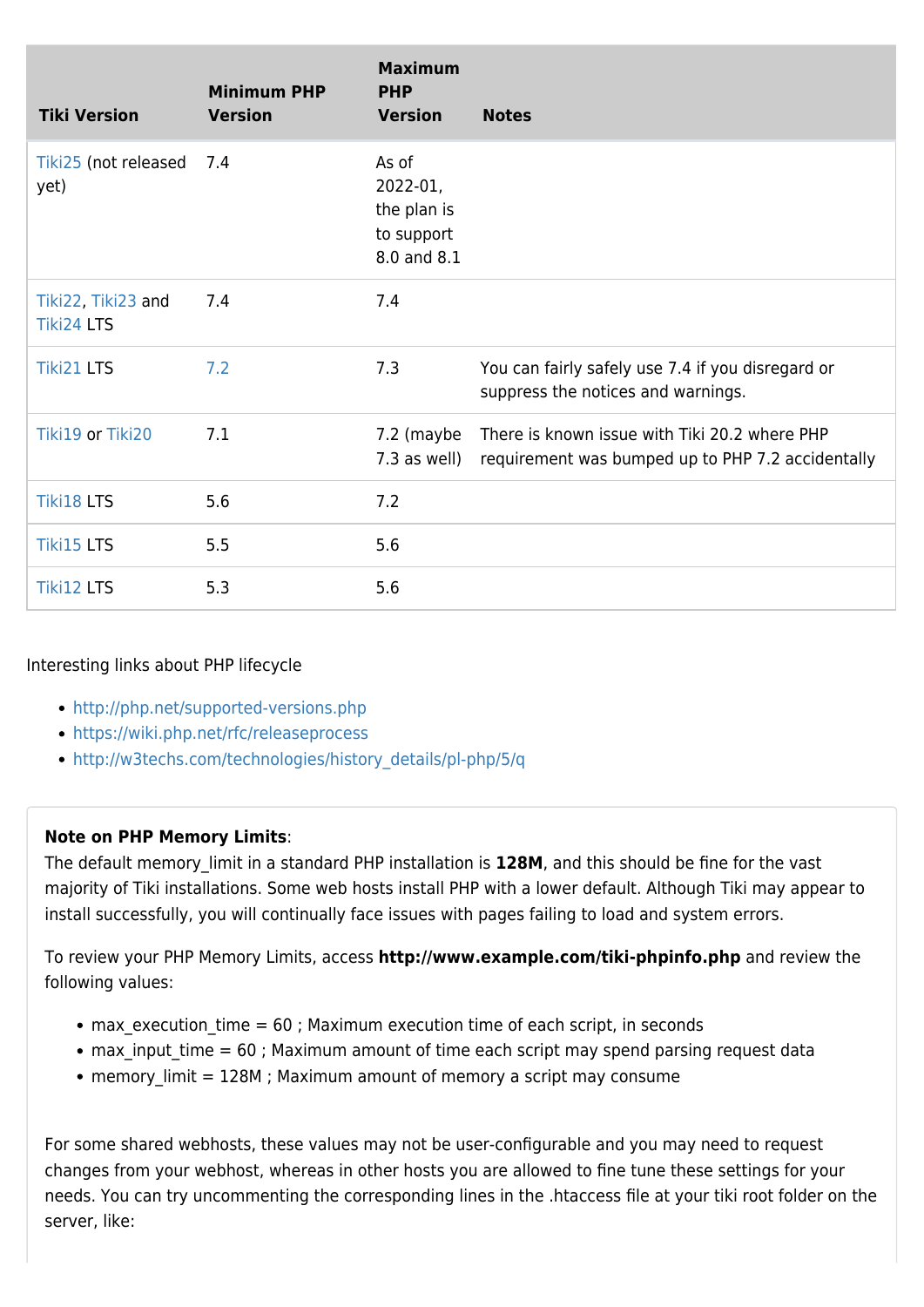```
# increase memory
php_value memory_limit 128M
```

```
# increase execution time...
php_value max_execution_time 90
```
### More information

### Required PHP Functions

Some webhosts tend to disable some functions which are required for Tiki to run flawlessly.

| <b>Function</b> | <b>Notes</b>                                                                                                                                                      |
|-----------------|-------------------------------------------------------------------------------------------------------------------------------------------------------------------|
| eval()          | Required by Smarty templating engine.<br>Causes "Please contact support about" messages appearing instead of Modules<br>when $eval()$ is disabled in $php$ . ini. |

### Additional Libraries

| <b>Library</b> | <b>Notes</b>                                                                                                                                                                                                                                                                                                                                                                                                                                                                                                      |
|----------------|-------------------------------------------------------------------------------------------------------------------------------------------------------------------------------------------------------------------------------------------------------------------------------------------------------------------------------------------------------------------------------------------------------------------------------------------------------------------------------------------------------------------|
| libxml         | Required                                                                                                                                                                                                                                                                                                                                                                                                                                                                                                          |
| <b>DOM</b>     | Required starting from Tiki 19                                                                                                                                                                                                                                                                                                                                                                                                                                                                                    |
| mbstring       | Required by zend_search_lucene for Admin panel searching and managing<br>preferences in perspectives.<br>Useful when working with languages that require it<br>mbstring needs to be compiled with --enable-mbregex or otherwise you will be<br>missing functions like mb split() which are needed for example by Smarty.<br>Since Tiki 17, the symfony/polyfill-mbstring compatibility library (via symfony-<br>console) is used in core functionality, but mbstring is still required for some<br>functionality. |
| ctype          | Required                                                                                                                                                                                                                                                                                                                                                                                                                                                                                                          |
| calendar       | Required                                                                                                                                                                                                                                                                                                                                                                                                                                                                                                          |
| iconv          | Required by certain Zend Framework validation and parsing classes                                                                                                                                                                                                                                                                                                                                                                                                                                                 |
| <b>MySQLi</b>  | In Tiki 12-18 MySQLI is recommended but the Tiki installer will fall back to the<br>older MySQL driver if MySQLi is unavailable.                                                                                                                                                                                                                                                                                                                                                                                  |
| zip            | The ZipArchive class for php must be installed for some features such as XML<br>Wiki Import-Export and PluginArchiveBuilder                                                                                                                                                                                                                                                                                                                                                                                       |